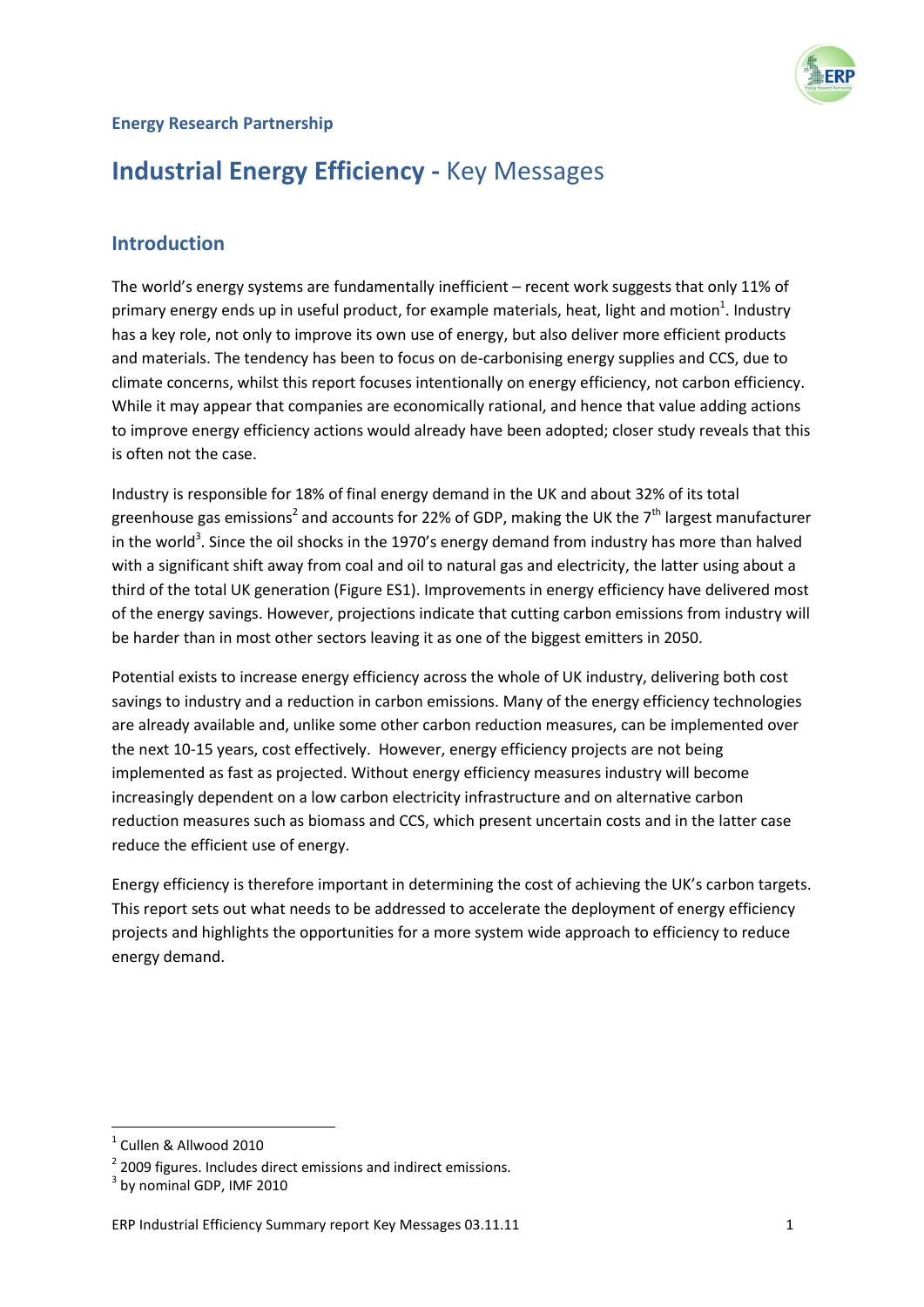





# **Opportunities for industry**

In 2010, industry consumed 27.5Mtoe of energy, of which 57% of demand came from five of the main energy intensive industries, iron and steel, chemicals, paper, metal products and food and drink. The remaining 43% was split across a diverse range of other industries including construction, plastics, extractive industries, textiles and furniture. The energy intensive users are generally more efficient and face a different set of challenges to the non-intensive users.

Within the two groups the level of energy efficiency is also affected by company size, with smaller enterprises tending to be less efficient primarily due to a lack of resources to address the issue. The options available within these various groups therefore differ.

Opportunities should not be restricted to what a company or sector can do, but should look at the wider energy system and how energy services are provided. For example, switching to decarbonised electricity may reduce carbon emissions but could be less energy efficient.

#### *Energy intensive industries*

**.** 

Energy intensive industries<sup>4</sup> in the UK have already made significant advances in improving energy efficiency and are generally above global averages for efficiency. Across the energy intensive industries sector in the UK it is estimated that energy efficiency could be improved, cost effectively, by between 10% and 20% over the next 20 years<sup>5</sup>, with some industries providing greater opportunities than others.

Some of this can be achieved by incremental improvements in efficiency by implementing plant upgrades, while in others the processes are nearing their theoretical maximum efficiency and will require a change in process to realise further gains. Assessing the potential can be difficult due to the commercial sensitivities on data reporting. However, analysis suggests the improvement in energy intensity has been slowing down over the last 20 years. The scale of investment means that

 $^4$  Refers to (with SIC code) Iron & Steel (27), Chemicals (24), Food & Drink (15,16), Paper & Printing (21, 22) and Metals (28, 29). 5 AEA 2010, Allwood 2011, Carbon Trust 2010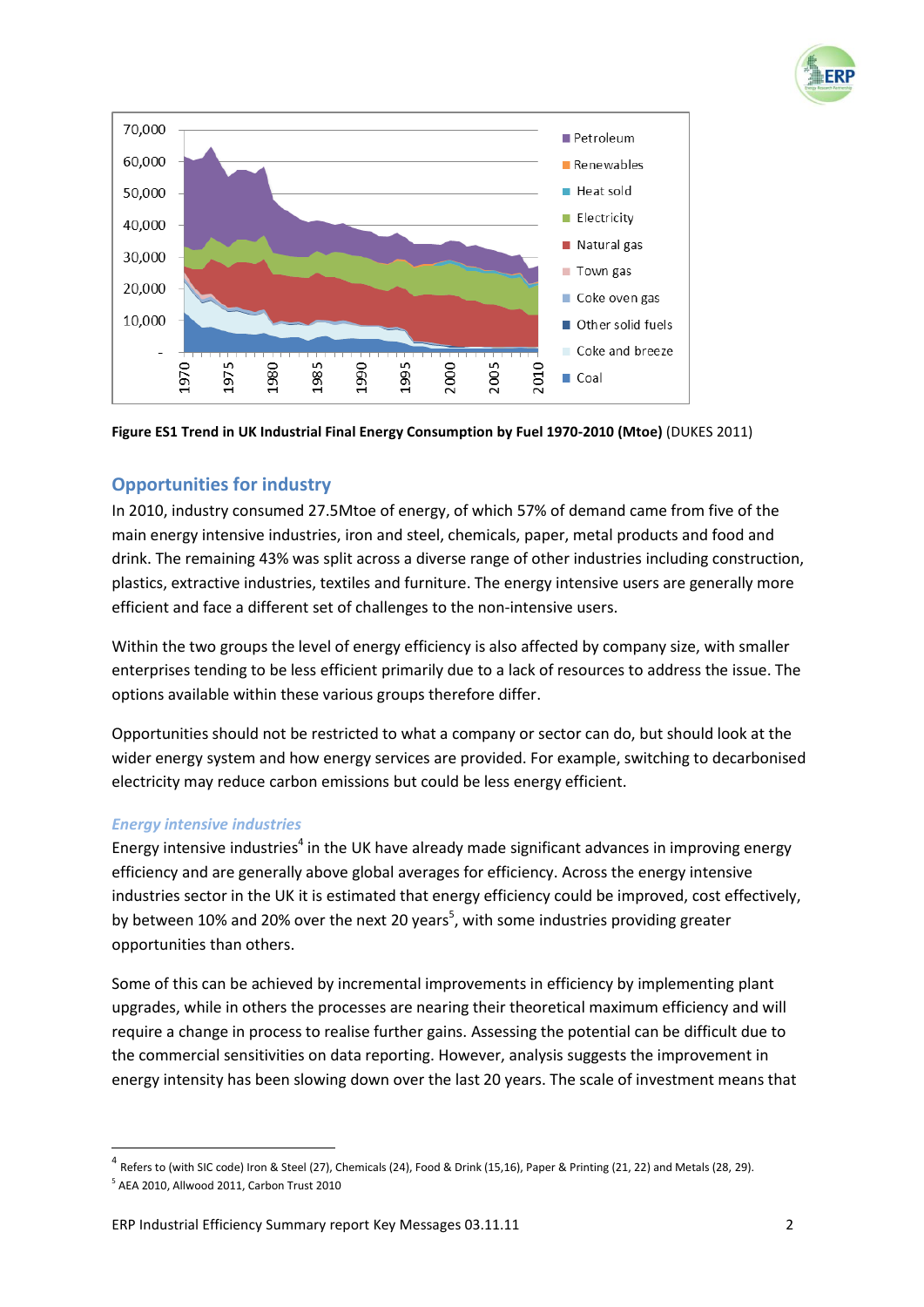

opportunities to replace or upgrade plant are limited by plant lifetimes and maintenance cycles. In the UK steel industry the blast furnaces are nearing replacement within the next 5 years.

Process heat accounts for about half of the 15.7Mtoe used by this group, of which 40% is high grade heat. Such energy service is hard to provide with decarbonised electricity, but some efficiency improvements could be made through the capture of 'waste' heat, such as from blast furnaces. The remaining 60% is low grade heat, used mainly in the chemical, paper and food industries, where wider deployment of CHP will provide efficiency improvements. The utilisation of waste heat could offer further efficiencies, with use either within the sector or more widely in the energy system to other businesses or for domestic use.

Energy efficiencies can be achieved through recycling, although there can be constraints on how recycled products can be used. Substantial energy savings opportunities have also been identified from product design and downstream material management.

#### *Non- intensive energy using industries*

Overall the non-intensive sectors are less efficient than the energy intensive users, driven less by energy costs, which are a much smaller proportion of overall costs. Assessing the potential for energy efficiency improvements is difficult due to the diversity of industries and applications. However, they share several common activities, such as heating, cooling and compression, often using common technologies particularly electric motors. Opportunities also exist for technologies to be transferred from one industry to another.

Estimates for the potential savings are harder to make because of the diverse nature and limited data. However, it is estimated that cost effective savings of 10-20% could be made over the next 10- 15 years<sup>6</sup>. However, few projects are implemented even after the benefits have been identified by an energy audit.

Apart from the capital required for projects and any supporting R&D, a major barrier is the high cost of information about projects. Not directly exposed to the carbon price through the EU ETS, energy costs for these companies are rising for example related to the Carbon Reduction Commitment. However, several of the companies spoken to did not see this as significant enough to stimulate energy efficiency investments.

#### **Barriers to deployment**

Understanding the barriers to deployment is vital if energy efficiency is to have a significant impact and avoid the need for other more costly measures being required to manage energy supply and reduce emissions.

Projects fail to be implemented for several reasons, even when they give a good return on investment and a short payback period. This is primarily due to perceived risks, a lack of information and limited resource to implement. Furthermore few companies regard it as a strategic issue, with growth projects receiving more attention than cost-saving measures.

**.** 

<sup>6</sup> Carbon Trust 2010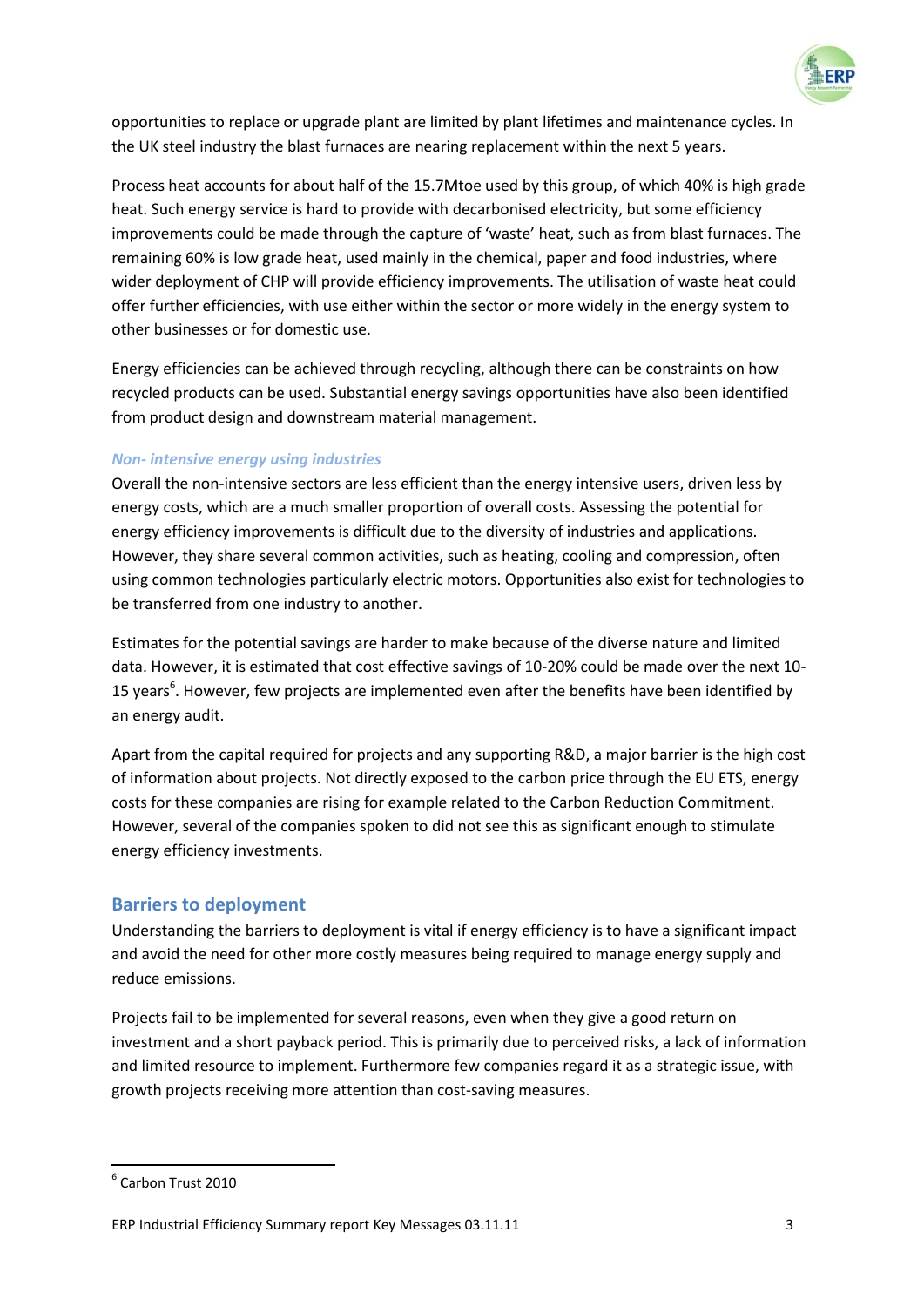

#### *Perceived risk*

One of the most significant barriers is perceived technical and operational risk. Energy efficiency projects can deliver predictable returns with good confidence, thereby giving good returns with none of the risk of market volatility found in growth projects. An additional benefit is to reduce the company's exposure to future energy price changes, a factor that continues beyond the project payback period but is rarely recognised by external investors. Such benefits reduce the risk of investment and would expect to be recognised by applying a lower discount rate or longer payback period. However, this is rarely done as the benefits are often not recognised by companies in their financial assessments. This can be due to a lack of experience and knowledge of energy efficient technologies and a greater emphasis on short-term returns.

#### *Information needs*

Information is required at a number of levels: Awareness of overall potential for energy savings, identifying available technologies and providing more specific details about how a technology performs. Energy intensive and larger companies tend to have a better awareness of the overall potential than smaller companies, although both are dependent on detailed information about performance of technologies, particularly new ones.

Addressing the need for information is important to give confidence to energy efficiency investment. Companies can address this by building it into the management structure by appointing an energy manager. Larger companies tend to give it more resource, but the energy manager does not always have a sufficiently senior profile and the strategic benefits of projects are often overlooked. For smaller companies, where energy is less important and receives less attention, the cost of gathering the information outweighs the benefits.

In addition, a lack of monitoring of energy use can make it difficult to demonstrate the specific impact of the project particularly where the technology delivers additional benefits. This can add to scepticism about future proposals.

Pilot and demonstration projects, such as those delivered by the Carbon Trust's Industrial Efficiency Accelerator, are necessary to provide detailed data about the performance of new technologies, so as to help de-risk investments. Collaboration within sectors, such as through trade associations, can also provide information, help disseminate ideas and develop markets for new technology solutions.

#### *Strategic role*

Some projects are pushed through to meet regulatory requirements and mandatory performance standards can provide a valuable role to improve efficiency. Other projects are agreed as a strategic decision to give a company competitive advantage and to support the corporate image. Some companies show commitment by setting internal targets, which helps raise its profile and focus attention across the company. This can be further enhanced by providing ring-fenced capital removing the need to compete with other projects. International comparisons indicate that Japanese and German companies recognise this strategic benefit much more than UK companies.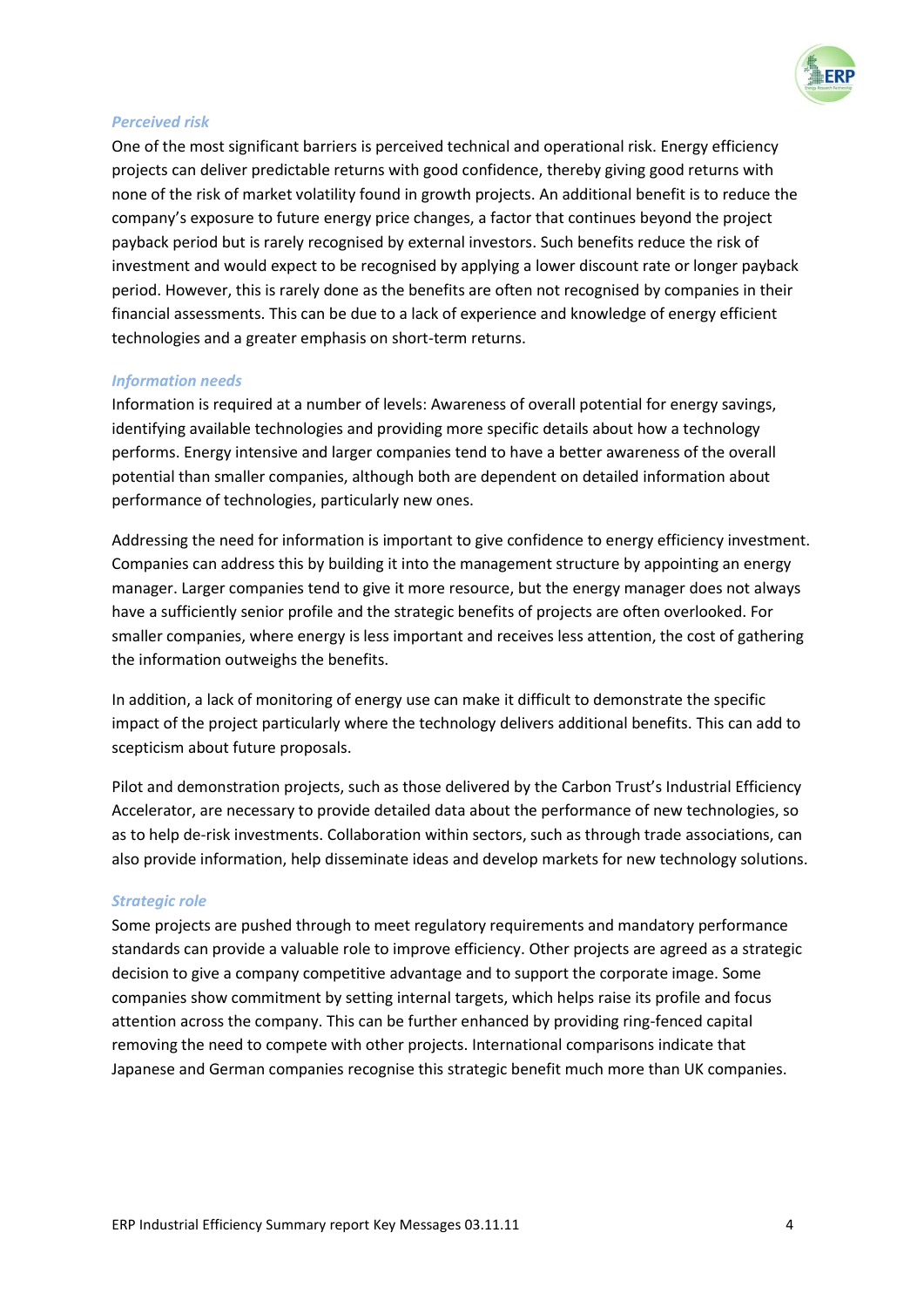

# **Policy intervention**

Addressing the barriers and incentivising energy efficient investments requires both policy intervention and action within companies, particularly in the evaluation of projects. A package of policy measures is required to incentivise and de-risk investment and to address information needs (see Figure ES2). Interventions need to respond to the needs of the different groups within industry, recognising the various needs of large and small companies within the energy intensive and nonintensive groups. A stable and robust, long-term price signal can help justify investments, but this needs to be supported by regulatory measures and technology demonstration.

Company size

| Large, non-energy intensive companies                                                                                        | Large, energy intensive companies                                                                                                                                              |
|------------------------------------------------------------------------------------------------------------------------------|--------------------------------------------------------------------------------------------------------------------------------------------------------------------------------|
| <b>Carbon Reduction Commitment</b>                                                                                           | <b>Fiscal levers</b>                                                                                                                                                           |
| Corporate image                                                                                                              | Pricing policy                                                                                                                                                                 |
| Technology performance mandates                                                                                              | National/international projects                                                                                                                                                |
| <b>Energy service contracts</b>                                                                                              | <b>Voluntary agreements</b>                                                                                                                                                    |
| <b>Small, non-energy intensive companies</b><br>Infrastructure support<br>e.g. industrial estate heat network<br>Information | <b>Small, energy intensive companies</b><br><b>Education and information</b><br>Technology demonstration<br>Technology performance mandates<br><b>Energy service contracts</b> |

#### Energy intensity

**Figure ES2:** Measures to stimulate energy efficiency depend on company size and energy intensity.

At the EU level the EU ETS raises the carbon cost for energy intensive users, but allows some flexibility for investments. The draft EU Directive on Energy Efficiency proposes to make the 20% reduction in energy demand across the EU mandatory. While specific targets are not set for industry, recommendations are proposed around the utilisation of waste heat and provisions to address information needs. It also proposes putting the onus on the energy suppliers to reduce the energy they supply by 1.5% per year to 2020, which would mean working with users to increase their efficiency. Additional EU Directives set mandates for the performance standards of specific technologies, such as electric motors. Such measures will be effective across all sectors.

Intensive energy users are already highly efficient as part of reducing costs. Further improvements, either incremental or from large-scale upgrading, will continue to require R&D to develop and demonstrate the technologies and processes in order to inform project decisions. Most will be industry driven, but some of the more substantial developments will require some intervention to de-risk the R&D investment. Investment decisions require a stable, long-term policy environment to reduce investment risk with a firm commitment to energy efficiency. Additional provisions are needed to shelter companies from rising costs to reduce the risks of carbon leakage.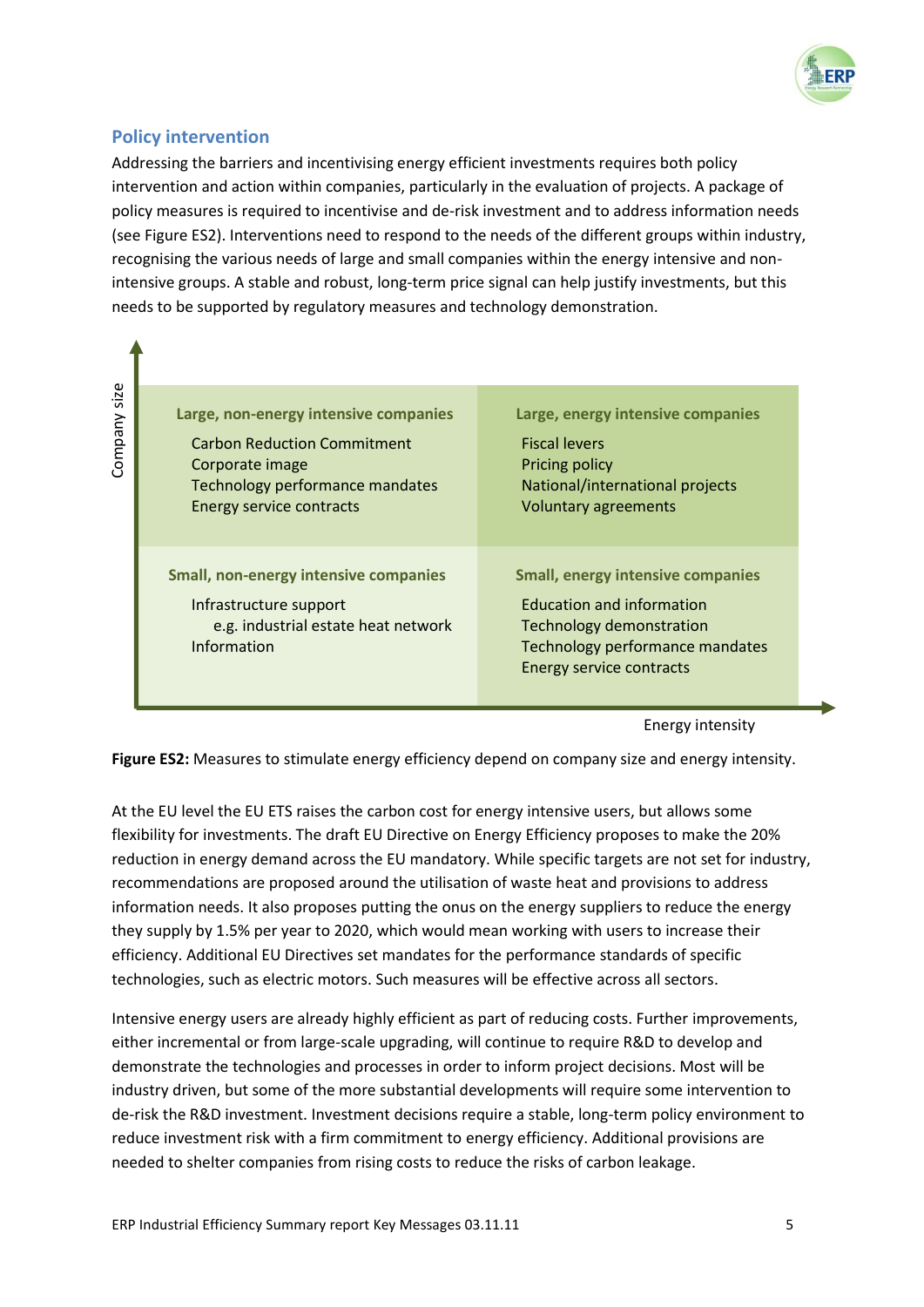

For the less energy intensive sectors, addressing information needs is an important part of a package of measures to stimulate investment in energy efficiency. Current measures are focussed on indirectly increasing the cost of energy through the carbon price. While this can influence investments, the barriers are more related to availability of capital and lack of prioritisation; larger companies are often already using much higher costs for energy and carbon in their decision making. The Carbon Reduction Commitment may be helpful in raising awareness through its requirement to report energy use, but the financial incentive may be insufficient to stimulate significant activity.

Energy service contracts can also shift the onus for improving efficiency to equipment and energy suppliers, such as for refrigeration.

Smaller, non-energy intensive companies require a different approach. Information may help, but for many they have limited resources to invest in energy efficiency. Support could be provided at an industrial estate level, for example through the provision of a heat network or centralised CHP.

# **Broader approach to efficiency**

The current approach for delivering carbon emission reductions from industry by 2050 faces a number of uncertainties. Even with accelerated improvement in energy efficiency the sector will be reliant on decarbonised energy supplies. However, there are risks and uncertainties over the cost of these technologies and it may be some years before they are understood and can be deployed. A wider system level approach is needed, focussed on the downstream management of products and material in the economy. This will deliver greater energy efficiency and reduce dependence on potentially less efficient technologies.

Based on managing the embedded energy, this approach goes beyond recycling to look for more efficient alternatives to simply recovering materials and the returning them for energy intensive recycling. It includes light-weighting materials, reusing components and extending product lifespan, such as by replacing only the necessary components. The impact of this will be to reduce the load on the most energy intensive parts of the supply chain, which is usually primary production. Emphasis will be put on design and reprocessing techniques, with new business models being needed, as the value moves down the product chain away from primary production.

Delivering energy savings from material management will require aligning policies and incentives that are not normally associated with the energy system. Waste management policies, product standards and building regulations will need to be assessed to incentivise material management. Account will be needed of embedded energy in materials and products, raising awareness to consumers, as is increasingly seen in the building industry. This is not only in imported products and materials, but also where energy savings and carbon reductions can be achieved by developing product management and material efficiency measures. Consideration is also needed on international agreements for embedded emissions, as a more efficient low carbon industry or an increase in recycling in the UK could lead to an increase in industrial activity and more energy use, while replacing imported products (and carbon).

Consideration should also be given to the impact that increased energy and material efficiency has on the upstream demand for resources, such as water and minerals. Scarce resources could present